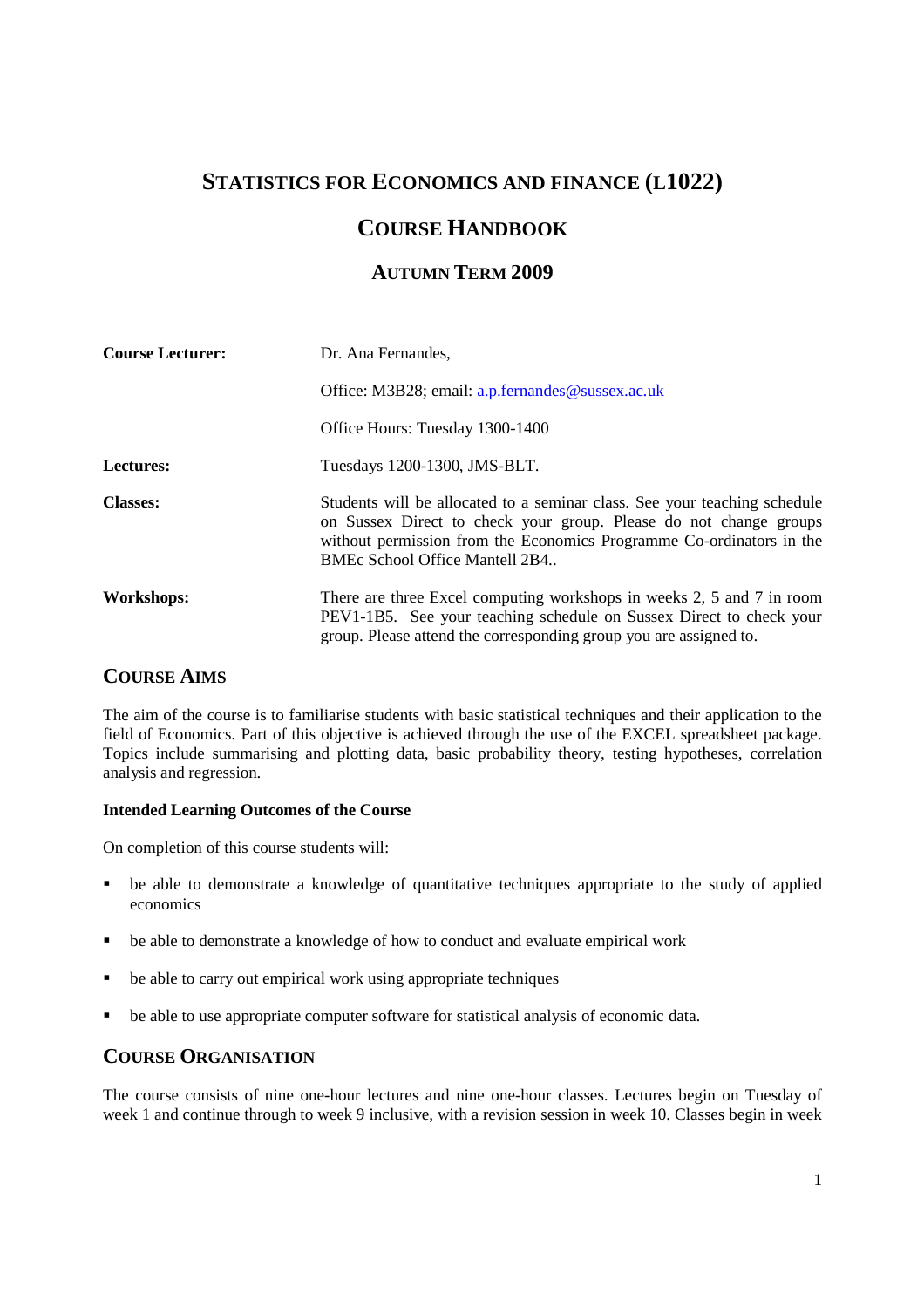2 and continue through to week 10 inclusive. There are three Excel workshops on weeks 2, 5 and 7. Outline lecture notes, class exercises and other material are available via StudyDirect.

### **COURSE ATTENDANCE**

Attendance at classes and workshops is compulsory and a register will be taken each week. Attendance and participation in classes are recorded on the termly course report forms, which will be consulted by any tutor who is asked to provide a reference for you.

## **CLASS EXERCISES**

Each class will focus on exercises covering material from the week's lecture. All students are expected to prepare work relating to the exercise sheets in advance of the classes. Students will be asked to present their work in class. Outline solutions will be available on-line.

### **ASSESSMENT**

The Statistics for Economists course is formally assessed via an unseen exam paper and coursework. Please note that these marks contribute to your Final degree classification.

The unseen examination takes place in the Summer term and forms 70% of the assessment for this course. Previous examination papers are available in the Main Library or can be downloaded from the University website (http://www.sussex.ac.uk/USIS/pastexams/pastexam.cfm) but students are reminded that the course syllabus has evolved relative to previous years.

The coursework element has a weight of 30% in the overall assessment for this course. The coursework is a 2000 word project report, applying techniques learned in the course to a small dataset, using Excel. More details are provided at the end of the document.

The deadline for submission of the coursework is:

#### **4.00 pm – Thursday Week 1 (14 January 2010) – Spring Term .**

Hand in location TBA - this will be advised well before this deadline.

Please note that two copies must be submitted together with a Coursework submission sheet.

Students are advised to consult the *Handbook for Candidates http://www.sussex.ac.uk/studenthandbook/index.php* in regard to providing evidence for late or nonsubmission of coursework. **Students are also reminded that all work must be their own – penalties for collusion can be severe. See the handbook for details.**

### **COURSE EVALUATION**

Students are encouraged to provide feedback to me anytime during the course but all students will be asked to complete student evaluation questionnaires at the end of the course in the Autumn Term.

## **READING LIST AND COURSE OUTLINE**

Barrow, M. (2005) *Statistics for Economics, Accounting and Business Studies*, 4th edition (Longman).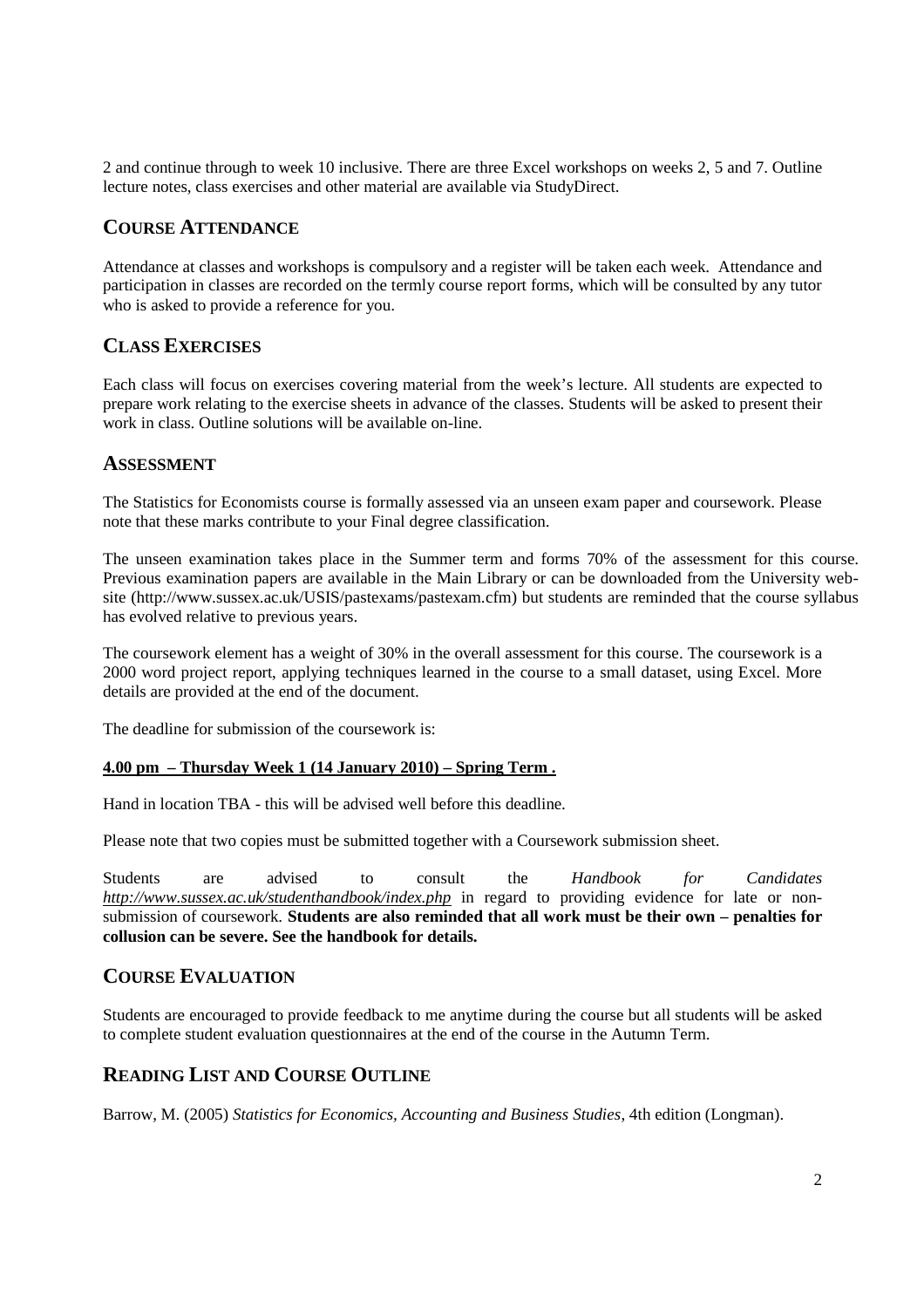| <b>COURSE SCHEDULE</b> |                                                                                            |                      |                                                                                 |                                                                                       |  |
|------------------------|--------------------------------------------------------------------------------------------|----------------------|---------------------------------------------------------------------------------|---------------------------------------------------------------------------------------|--|
| Week                   | <b>Topic</b>                                                                               | <b>Readings</b>      | <b>Class Exercise</b>                                                           | Workshop                                                                              |  |
| One                    | Introduction: what is<br>statistics?<br>Summarising data                                   | $MB - Ch1$           | No seminar this<br>week, but read<br>through Ch1<br>and check you<br>follow it! |                                                                                       |  |
| Two                    | <b>Probability 1</b><br>The Normal<br>distribution                                         | $MB - Ch$ 2<br>and 3 | Class Ex 1.<br>(Room PEV1-1B5<br>this week)                                     | W1.<br>Summarising<br>data<br>using<br>graphical<br>and<br>numerical methods.         |  |
| Three                  | <b>Confidence intervals</b><br>Using estimates<br>for<br>inference                         | $MB - Ch4$           | Class Ex 2.                                                                     |                                                                                       |  |
| Four                   | <b>Hypothesis testing 1</b><br>Testing claims about a<br>statistic from a single<br>sample | $MB - Ch 5$          | Class Ex $3$ .                                                                  |                                                                                       |  |
| Five                   | <b>Correlation Analysis</b><br>Testing for association<br>between variables                | $MB - Ch$ 7          | Class Ex 4.<br>(Room PEV1-1B5<br>this week)                                     | W2. Probability: using the<br>distribution<br>normal<br>tΩ<br>calculate probabilities |  |
| $\overline{Six}$       | <b>Linear</b><br><b>Simple</b><br><b>Regression</b><br>Looking<br>for<br>relationships     | $MB - Ch7$           | Class Ex 5                                                                      |                                                                                       |  |
| Seven                  | <b>Extensions</b><br>to<br>regression:<br>Inference and multiple<br>regression             | $MB - Ch$ 7<br>and 8 | Class Ex 6<br>(Room PEV1-1B5<br>this week)                                      | W3.<br>Scatter<br>plots,<br>correlation and regression.                               |  |
| Eight                  | <b>Hypothesis testing 2</b><br>Testing claims about<br>differences<br>between<br>samples   | $MB - Ch$ 5          | Class Ex 7                                                                      |                                                                                       |  |
| Nine                   | <b>Probability 2</b><br>The F and Chi-squared<br>distributions                             | $MB - Ch 6$          | Class Ex 8                                                                      |                                                                                       |  |
| Ten                    | <b>Revision session</b>                                                                    |                      | Class Ex 9                                                                      |                                                                                       |  |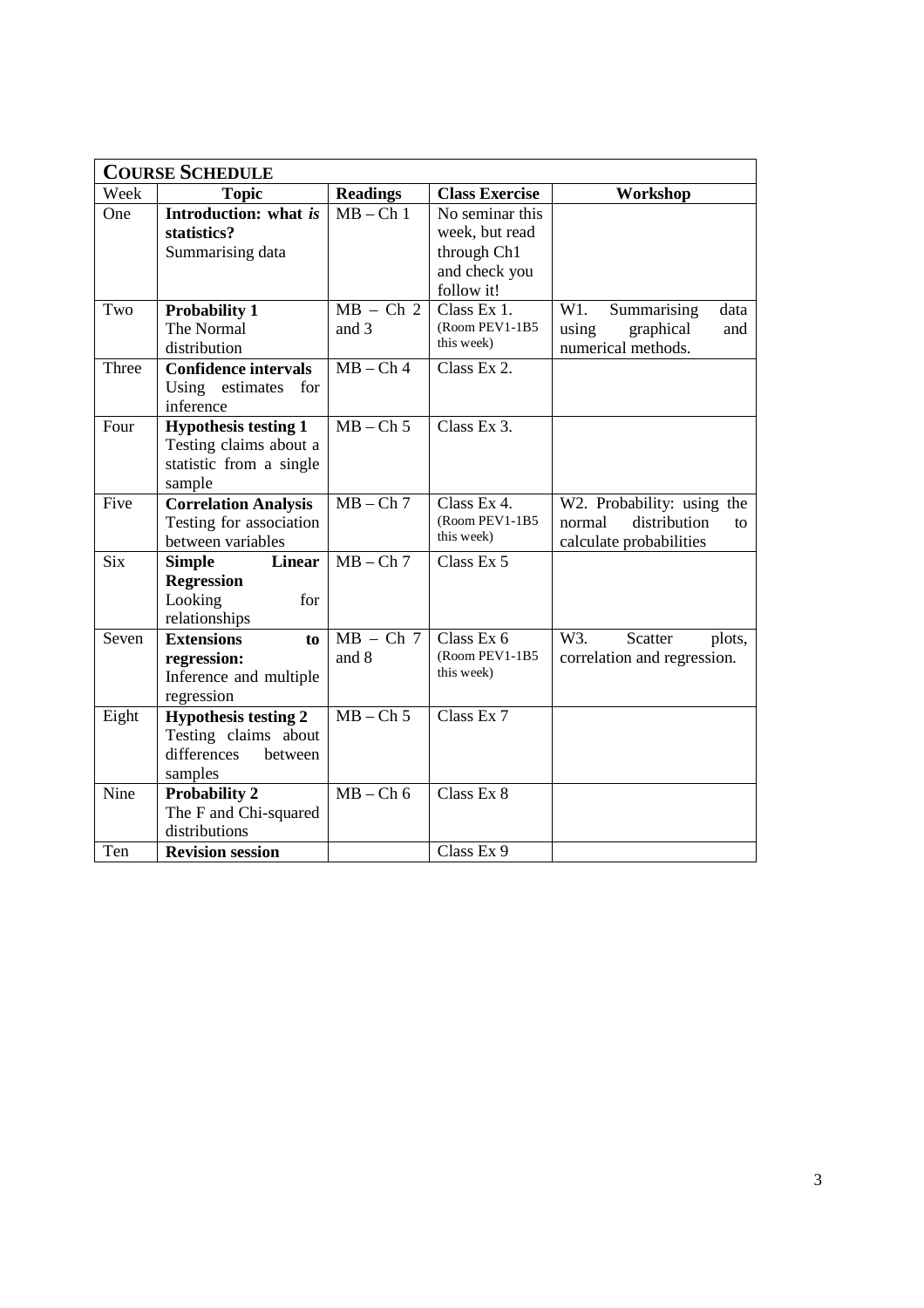## **ASSESSED COURSEWORK PROJECT**

#### **Aims and Objectives**

The statistics project is undertaken by all students on this course and forms part of your assessment. A major objective of the project is to provide you with the quantitative skills and technical knowledge necessary to access empirical literature that will be covered in Economics courses in Years Two and Three. **The word limit for the project is 2000 words.**

#### **Project Topics**

Each student can choose a project from a set of three topics which have been chosen to ensure that a key component of the statistical analysis in the project relates to correlation and regression analysis. The full list of project titles is as follows:

- Project 1: The Relationship between Criminal Activity, Deterrence and the Unemployment Rate in England and Wales - 1981.
- Project 2: The Determinants of Female Labour Force Participation in the USA 1980

Project 3: The Determinants of Household Poverty in the USA – 1980

Documents and data for each project are on Study Direct.

Each project has its own document file labelled proj##.doc (where ## denotes 01 to 03). You should browse through the projects and then download your choice. There is very little difference in difficulty between the projects: each project asks you to plot the variables, calculate correlation coefficients, estimate a regression model. Your choice should therefore be guided by your interests.

Problems experienced in downloading project files from SD should be reported to me immediately. You are advised to download your project file early so as to allow for potential computing problems.

#### **Doing the Project**

Each project document file contains some data and a brief description of the topic and work to be undertaken with some suggestions on how to proceed. You will need to plan your work carefully and keep your results very organised. Remember to save your work regularly! Once you have downloaded your project file, you will need to load the data into EXCEL [copy and paste it in rather than re-type so as to avoid typo mistakes; you may need to use the "Data, Text to Columns" on the Excel main toolbar to make sure everything is in the right column] and use the commands and functions in Excel to undertake the statistical analysis.

Follow the instructions in your project document, providing full and clear answers. Try to interpret your answers fully – which means giving the statistical and, where appropriate, the economic interpretation. If a question asks you to test for statistical significance or to construct a confidence interval but does not give the specify the significance level etc, choose one: conventional levels are 5% and 1% for significance levels and 95% and 99% for confidence intervals.